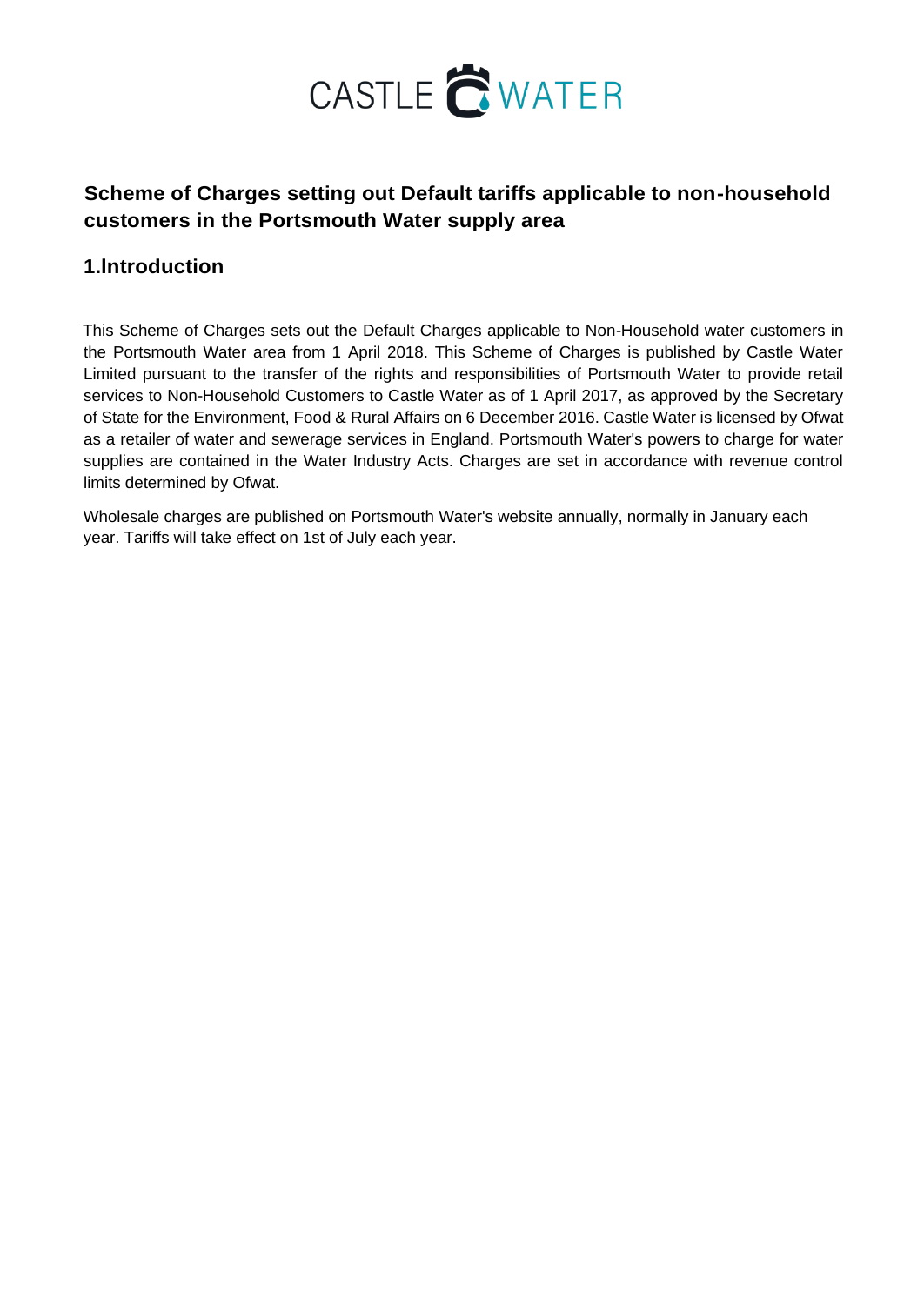# 2. Schedule of Default tariffs and general charges

## 2.1 Primary non-household tariffs

| <b>Unmetered water supplies</b>   | 1 July 2017 to 30<br><b>June 2018</b> | 2 July 2018 to 30<br><b>June 2019</b> |
|-----------------------------------|---------------------------------------|---------------------------------------|
| <b>Standing charge</b>            | £24.52                                | £24.62                                |
| Rateable value charge (pence/£rv) | 39.4                                  | 40.40                                 |
| Licence charge                    | £111.20                               | £113.51                               |
| Minimum charge                    | £77.71                                | £79.16                                |

| <b>Metered water supplies</b>              |                        | 1 July 2017 to 30<br><b>June 2018</b> | 2 July 2018 to 30<br><b>June 2019</b> |
|--------------------------------------------|------------------------|---------------------------------------|---------------------------------------|
|                                            |                        |                                       |                                       |
| Less than                                  | Volume charge £ per m3 | 0.725                                 | 0.744                                 |
| 10,000 $m^3$ per year                      | Site Fee (£)           | n/a                                   | n/a                                   |
| 10,000 - 50,000 m <sup>3</sup> per<br>year | Volume charge £ per m3 | 0.705                                 | 0.724                                 |
|                                            | Site Fee (£)           | £200                                  | £233                                  |
| More than 50,000 $m3$<br>per year          | Volume charge £ per m3 | 0.594                                 | 0.612                                 |
|                                            | Site Fee $(E)$         | £5,550                                | £5,616                                |

## **Less than 10,000 m<sup>3</sup>per year**

| <b>Metered water supplies</b> | 1 July 2017 to 30<br><b>June 2018</b> | 2 July 2018 to 30<br><b>June 2019</b> |
|-------------------------------|---------------------------------------|---------------------------------------|
| Size of meter                 |                                       |                                       |
| 15mm (0.5 inches)             | £28.14                                | £28.41                                |
| 20mm (0.75 inches)            | £32.26                                | £32.66                                |
| 25mm (1.00 inches)            | £87.92                                | £90.26                                |
| 40mm (1.50 inches)            | £167.55                               | £172.41                               |
| 50mm (2.00 inches)            | £207.60                               | £213.73                               |
| 80mm (3.00 inches)            | £297.14                               | £306.08                               |
| 100mm (4.00 inches)           | £723.37                               | £745.73                               |
| 150mm (6.00 inches)           | £1,586.44                             | £1,636.03                             |
| 200mm (8.00 inches)           | £2,697.57                             | £2,693.16                             |
| 300mm (12.00 inches)          | £6,403.24                             | £6,413.16                             |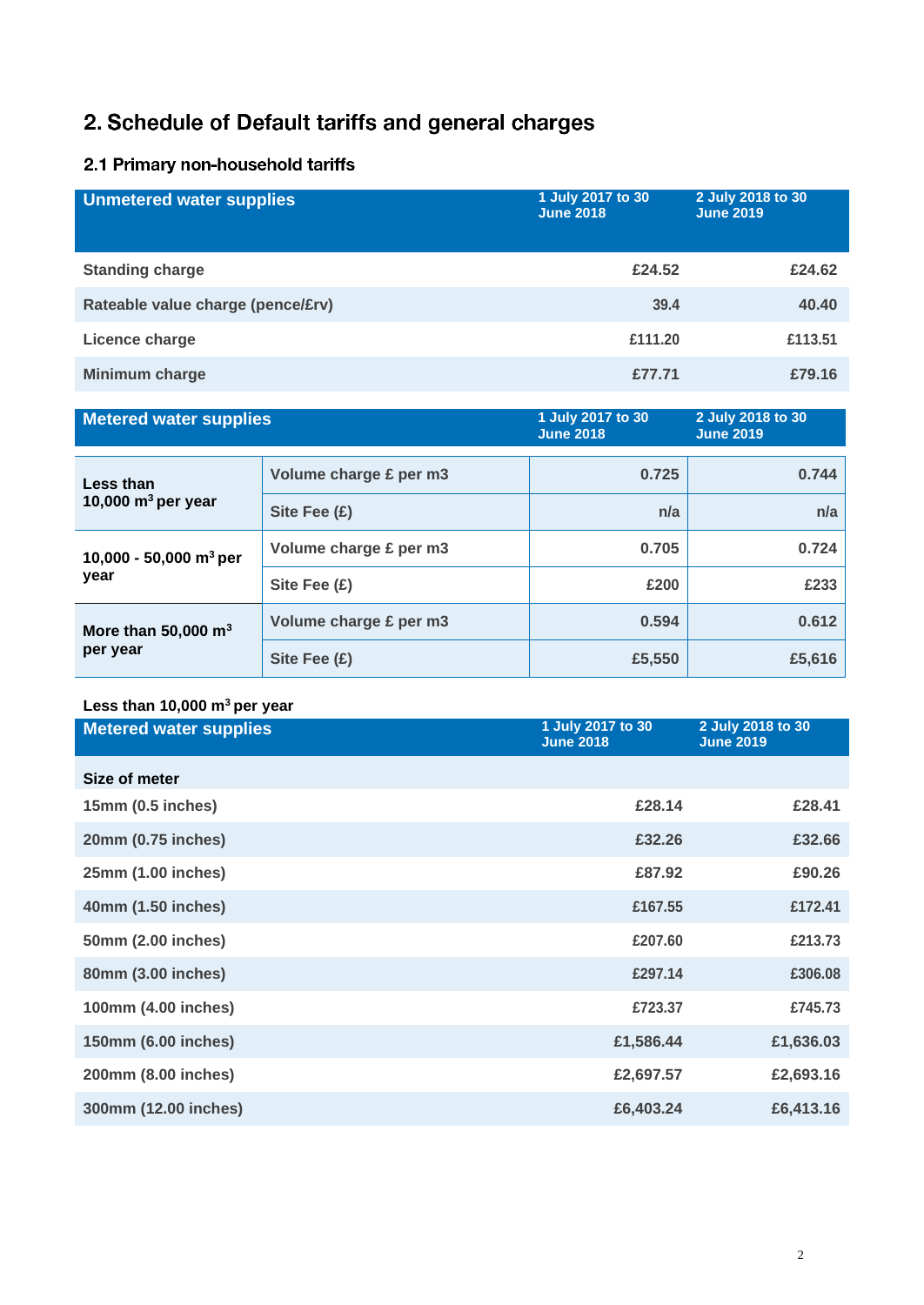#### **10,000 - 50,000 m<sup>3</sup>per year**

| <b>Metered water supplies</b> | 1 July 2017 to 30<br><b>June 2018</b> | 2 July 2018 to 30<br><b>June 2019</b> |
|-------------------------------|---------------------------------------|---------------------------------------|
| Size of meter                 |                                       |                                       |
| 15mm (0.5 inches)             | £45.42                                | £41.05                                |
| 20mm (0.75 inches)            | £49.54                                | £45.30                                |
| 25mm (1.00 inches)            | £105.20                               | £102.90                               |
| 40mm (1.50 inches)            | £184.83                               | £185.05                               |
| 50mm (2.00 inches)            | £224.88                               | £226.37                               |
| 80mm (3.00 inches)            | £314.42                               | £318.72                               |
| 100mm (4.00 inches)           | £740.65                               | £758.37                               |
| 150mm (6.00 inches)           | £1,603.72                             | £1,648.67                             |
| 200mm (8.00 inches)           | £2,697.57                             | £2,693.16                             |
| 300mm (12.00 inches)          | £6,417.57                             | £6,413.16                             |

\*VAT applicable to hire charge and consumption which is an industrial supply.

#### **More than 50,000 m<sup>3</sup>per year**

| <b>Metered water supplies</b> | 1 July 2017 to 30<br><b>June 2018</b> | 2 July 2018 to 30<br><b>June 2019</b> |
|-------------------------------|---------------------------------------|---------------------------------------|
| Size of meter                 |                                       |                                       |
| 15mm (0.5 inches)             | £45.42                                | £41.05                                |
| 20mm (0.75 inches)            | £49.54                                | £45.30                                |
| 25mm (1.00 inches)            | £105.20                               | £102.90                               |
| 40mm (1.50 inches)            | £184.83                               | £185.05                               |
| 50mm (2.00 inches)            | £224.88                               | £225.88                               |
| 80mm (3.00 inches)            | £314.42                               | £318.72                               |
| 100mm (4.00 inches)           | £740.65                               | £758.37                               |
| 150mm (6.00 inches)           | £1,603.72                             | £1,648.67                             |
| 200mm (8.00 inches)           | £2,697.57                             | £2,693.16                             |
| 300mm (12.00 inches)          | £6,417.57                             | £6,413.16                             |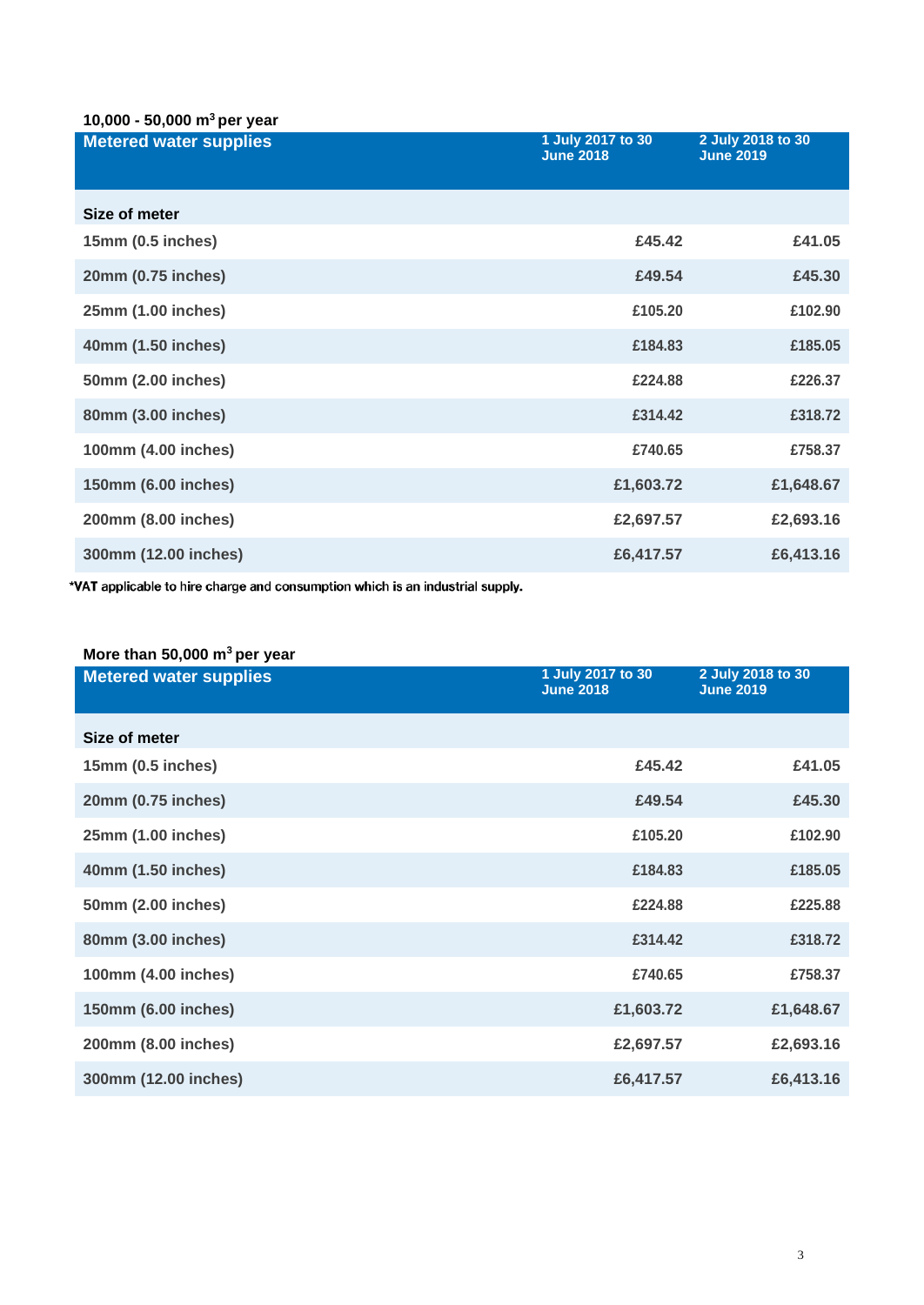#### **2.2 Non-primary charges**

Castle Water may charge a reasonable administration cost in connection with services provided by Portsmouth Water or procured for customers by Portsmouth Water, where there is no specified retail charge. Charges will be made at the higher rate of 3.5% or an hourly rate of £75.

Castle Water may charge a failed direct debit charge of £43.75 if there is any failure in any direct debit payment (other than as a result of the act or omission of Castle Water).

Castle Water may charge:

- A debt collection charge of £20 in respect of any invoice where Castle Water passes the account to an external debt collection agency for collection activity (other than activity involving visits to the relevant premises);
- A visit charge of £100 in respect of any invoice where Castle Water arrange a visit to the relevant premises for collection and/or disconnection activity through either Castle Water staff or any subcontractor of Castle Water; and
- a recoveries charge of £112.50 in respect of any overdue invoice where Castle Water has undertaken legal action to recover such sums.

These charges are in addition to:

- $\rightarrow$  charges in connection with disconnection as set out in the Portsmouth Water Wholesale Tariff document; and
- $\rightarrow$  third party costs incurred by Castle Water in connection with debt recovery action including without limitation court fees and the costs of instructing solicitors to pursue outstanding invoices.

Castle Water may charge a meter reading charge of £5 for any meter reads requested by a customer in addition to the minimum number of meter reads required to be undertaken by Castle Water under the market codes. Where the Customer requests a specific appointment for the reading of meters, there will be an additional charge for such appointment of an amount to be notified to the customer by Castle Water.

Castle Water may charge an additional invoice charge of £2.50 for each copy invoice issued to a customer by post.

Castle Water may charge a replacement invoice charge of £25 where:

 $\rightarrow$  a customer has switched to another retailer and Castle Water has issued a final invoice based on estimated readings due to the failure of the incoming retailer to provide a meter read for the transfer date within 7 days of the date on which the customer has transferred to a new retailer;

and

 $\rightarrow$  the customer subsequently requests a replacement invoice based on an actual meter read on the transfer date rather than the previous estimatedread.

| <b>Standposts</b> |          |                |              |                                                       |
|-------------------|----------|----------------|--------------|-------------------------------------------------------|
| <b>Size</b>       | Month(s) | <b>Deposit</b> | Hire charge* | <b>Consumption charge</b>                             |
| 25mm (1.00 inch)  |          | £200           | £45          |                                                       |
| 25mm (1.00 inch)  | 6        | £200           |              | based upon the usage of<br>£100 water at the standard |
| 50mm (2.00 inch)  |          | £600           |              | £45 volumetric<br>rate                                |
| 50mm (2.00 inch)  | 6        | £600           | £160         |                                                       |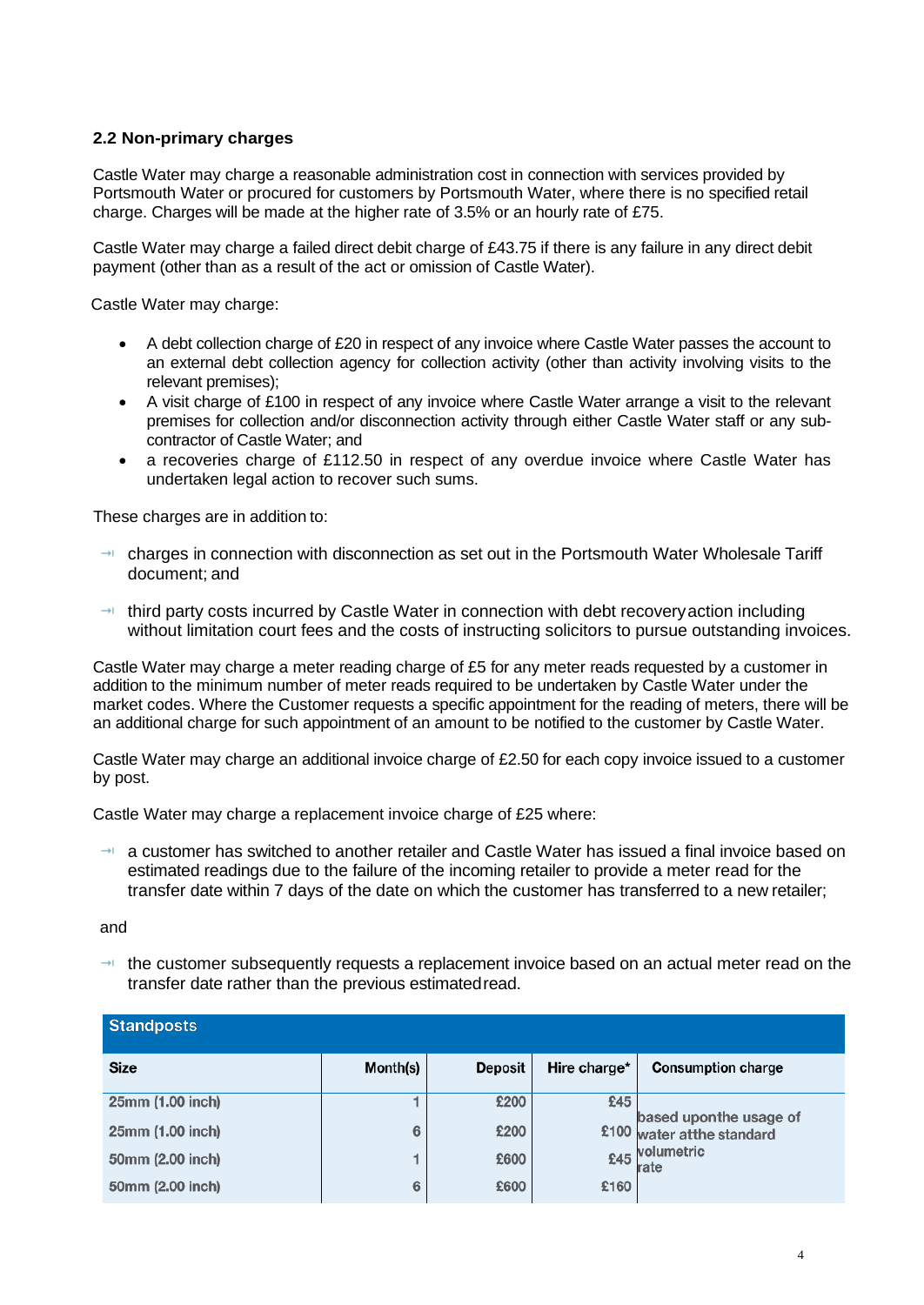| <b>Fire hydrants</b>           |                                 |                 |                 |                 |
|--------------------------------|---------------------------------|-----------------|-----------------|-----------------|
| New mains                      | up to and<br>including<br>100mm | 150mm           | <b>200mm</b>    | larger than     |
| Hydrant with post and plate    | £559                            | £622            | £790            | charged at cost |
| Hydrant without post and plate | £545                            | £609            | £777            | charged at cost |
| <b>Existing mains</b>          | charged at cost                 | charged at cost | charged at cost | charged at cost |
| <b>VAT</b>                     | standard rated                  | standard rated  | standard rated  | standard rated  |

| Meter installation on an existing service - B1 |                    |
|------------------------------------------------|--------------------|
| <b>External installation survey</b>            | £60 perhour        |
| Standard meter installation 32mm               | $£138 + VAT$       |
| <b>Standard meter installation 25mm</b>        | $£89 + VAT$        |
|                                                |                    |
| Cost of all other installations                | based on quotation |
| Internal installation survey                   | £60 perhour        |
| Cost of internal installation                  | based on quotation |
|                                                |                    |
| Meter accuracy - B3                            |                    |
| Non-household meters up to 50mm (2.00 inches)  | £70                |
| Non-household meters greater than 50mm         |                    |

| (2.00 inches) or external verification | based onguotation |
|----------------------------------------|-------------------|
|                                        |                   |
|                                        |                   |

| Changing meters at licenced retailer request - B7* |                   |
|----------------------------------------------------|-------------------|
| Survey                                             | £60 perhour       |
| All other actions, upsizing or downsizing          | based onguotation |
|                                                    |                   |

| Verification of meters - C1*                                                 |                    |
|------------------------------------------------------------------------------|--------------------|
| Verification of meter details                                                | £60 per hour       |
|                                                                              |                    |
| Visits by the Wholesaler to eligible premises - F3*                          |                    |
| Visits by the Wholesaler to eligible premises not covered by other processes | £60 per hour       |
|                                                                              |                    |
| <b>Disconnections</b>                                                        |                    |
| Temporary disconnection for non payment - 11                                 | £120 fixed cost    |
| Permanent disconnection for non payment - I1                                 | based on quotation |
| Standard disconnection requested by non household customer<br>$-15*$         | £60 per hour       |
| Non-standard disconnection requested by non household customer<br>- 15       | based on quotation |

**Gaining entry to eligible prem ise - I7 based on quotation**

**Reconnections\***

Reconnection requested by retailer (in normal w orking hours) -  $18*$ 

**£60 per hour**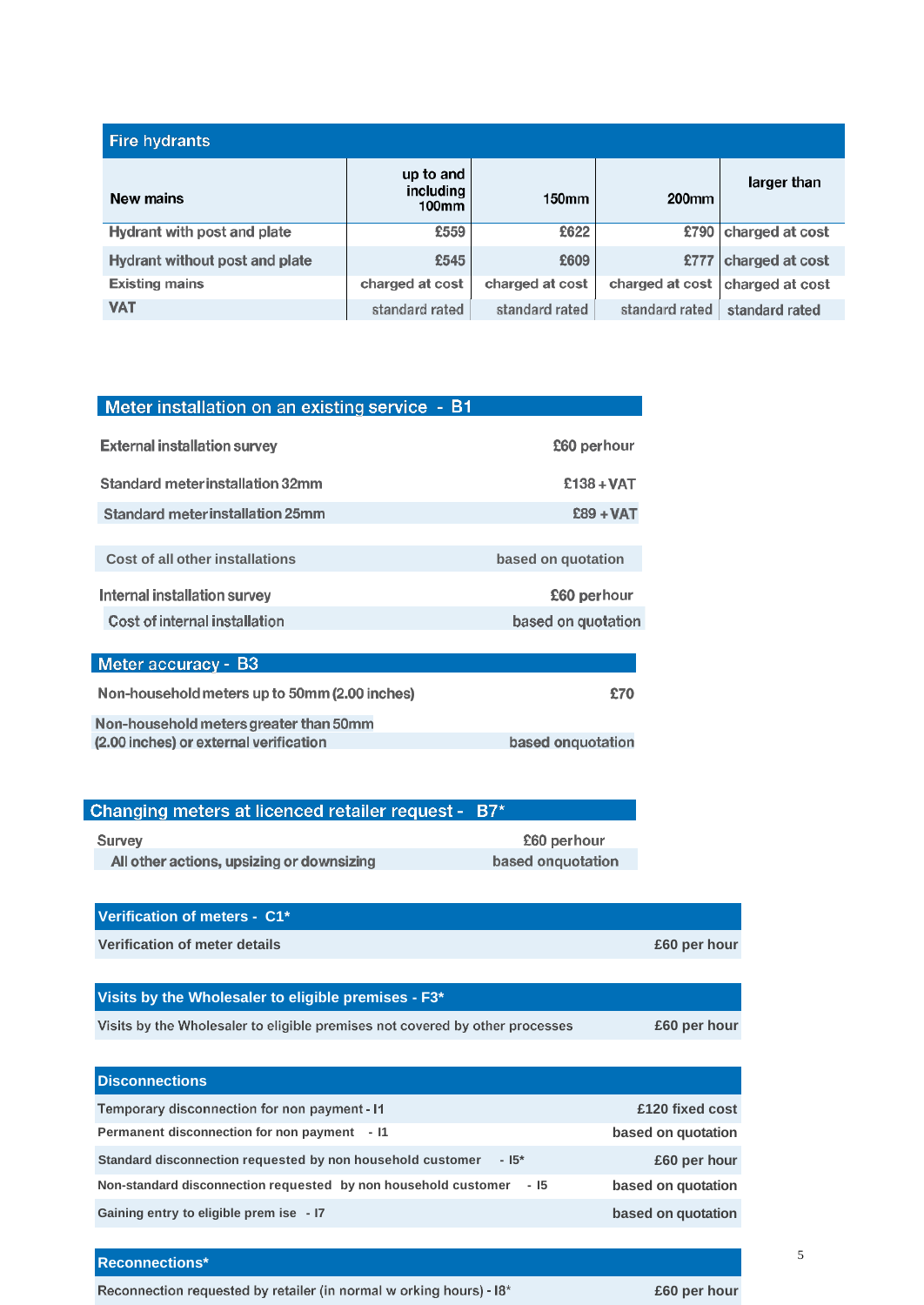| Reconnection requested by retailer (emergency/out of hours) - 18                    | £180 fixed cost |
|-------------------------------------------------------------------------------------|-----------------|
| Reconnection performed by w holesaler (in normal w orking hours) - 111 <sup>*</sup> | £60 per hour    |
| Reconnection performed by w holesaler (emergency/out of hours) - 111                | £180 fixed cost |

**\*charges will be based on the actual time spent doing the requested work.**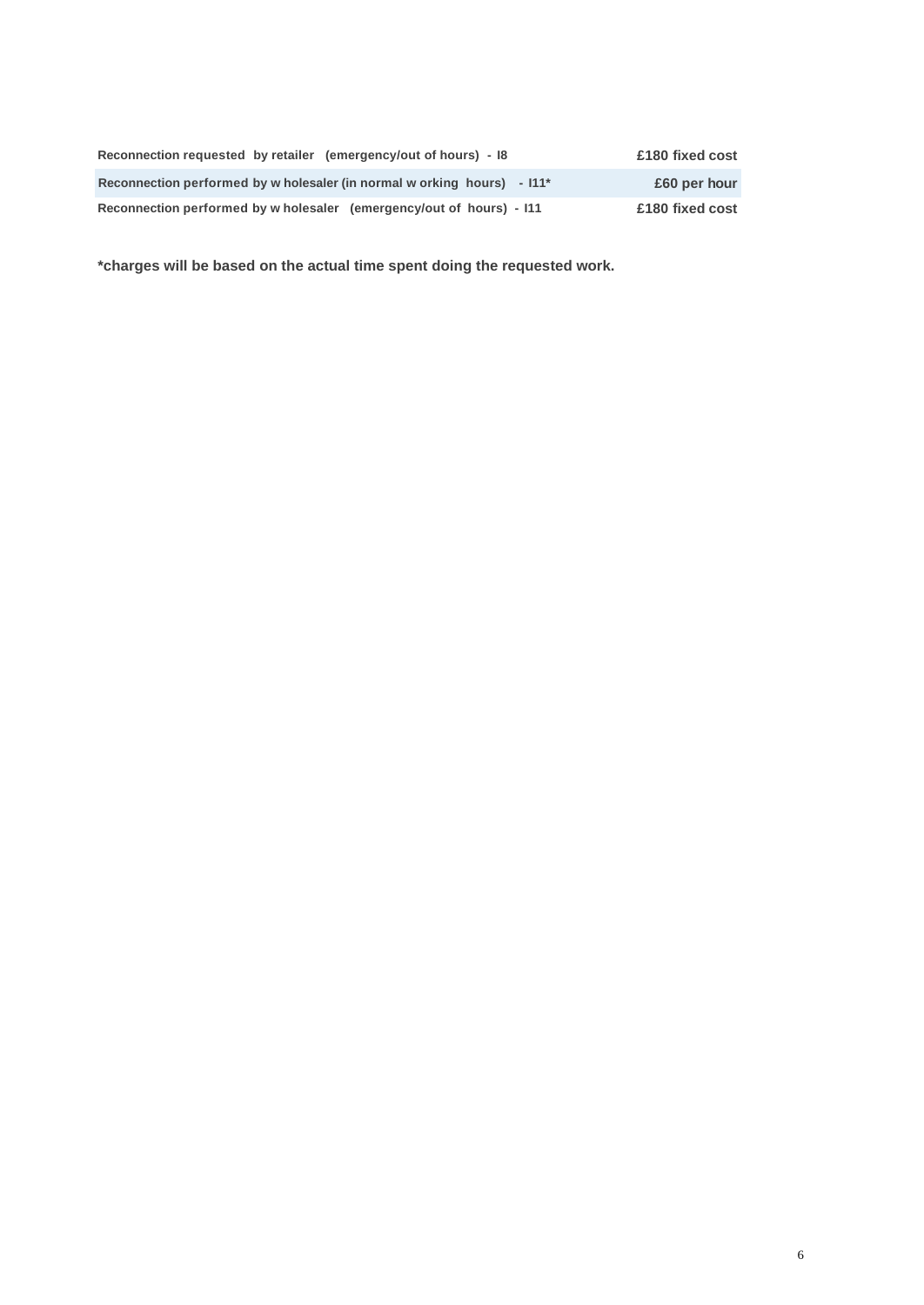# **Definitions**

**Eligibility Criteria:** the definition of a customer eligible to switch supplier will be as laid down in Ofwat's document 'Guidance on assessing whether customers in England and Wales are eligible to switch their water and wastewater retailer', August 2015.

**MOSL:** Market Operating Systems Ltd. MOSL are the market operator for the competitive retail market. Their role is to maintain records that allow customers to switch between retailers and determine financial settlement between wholesalers and retailers.

**Non-primary Charges:** charges that relate to the provision of one- off or discrete services performed pursuant to the Operational Terms.

**Ofwat:** see WRSA below

**Price Review:** The process of setting appointed water companies' revenue limits. Wholesale revenues are normally set every five years. The 2014 price review set wholesale prices and revenues for the period I April 2015 to 31 March 2020.

**Primary Charges:** charges which relate to the supply of water on an enduring or temporary basis.

**Rateable Value:** means the 'value' assigned a property by the local government Valuation Office which was effective on 31 March 1990.

**Retail Licensee:** Castle Water Limited, who holds water and sewerage supply licenses issued by Ofwat.

**Retailer:** Castle Water Limited.

**Settlement Process:** the process of setting and calculating the Primary Charge in respect of each supply point.

**WSSL (Water Supply and Sewerage Licence):** a water supply and sewerage licence will allow entry into the competitive supply market for the purpose of providing retail services.

**Water Supply Wholesaler:** incumbent regional monopoly water company providing physical water services. This includes the supply of water services, meter ownership, installation, maintenance and replacement, physical disconnections and reconnections.

**Wholesale Activities:** the abstraction of raw water, transmission of raw water, water treatment, storage and distribution to end users plus ancillary services.

**The Wholesaler:** the wholesale division of Portsmouth Water; the organisation levying the charges described in this document.

**Wholesale Charges:** charges paid to a water supply wholesaler by a retail licensee for the supply of water. This is defined by the Wholesale - Retail Code.

**Wholesale Retail Contract:** a contract between the Retailer and Portsmouth Water on terms and conditions the services the wholesaler will provide to the retailer and the commercial terms on which they will be provided.

**Wholesale Tariff:** the tariff offered by wholesalers to retailers.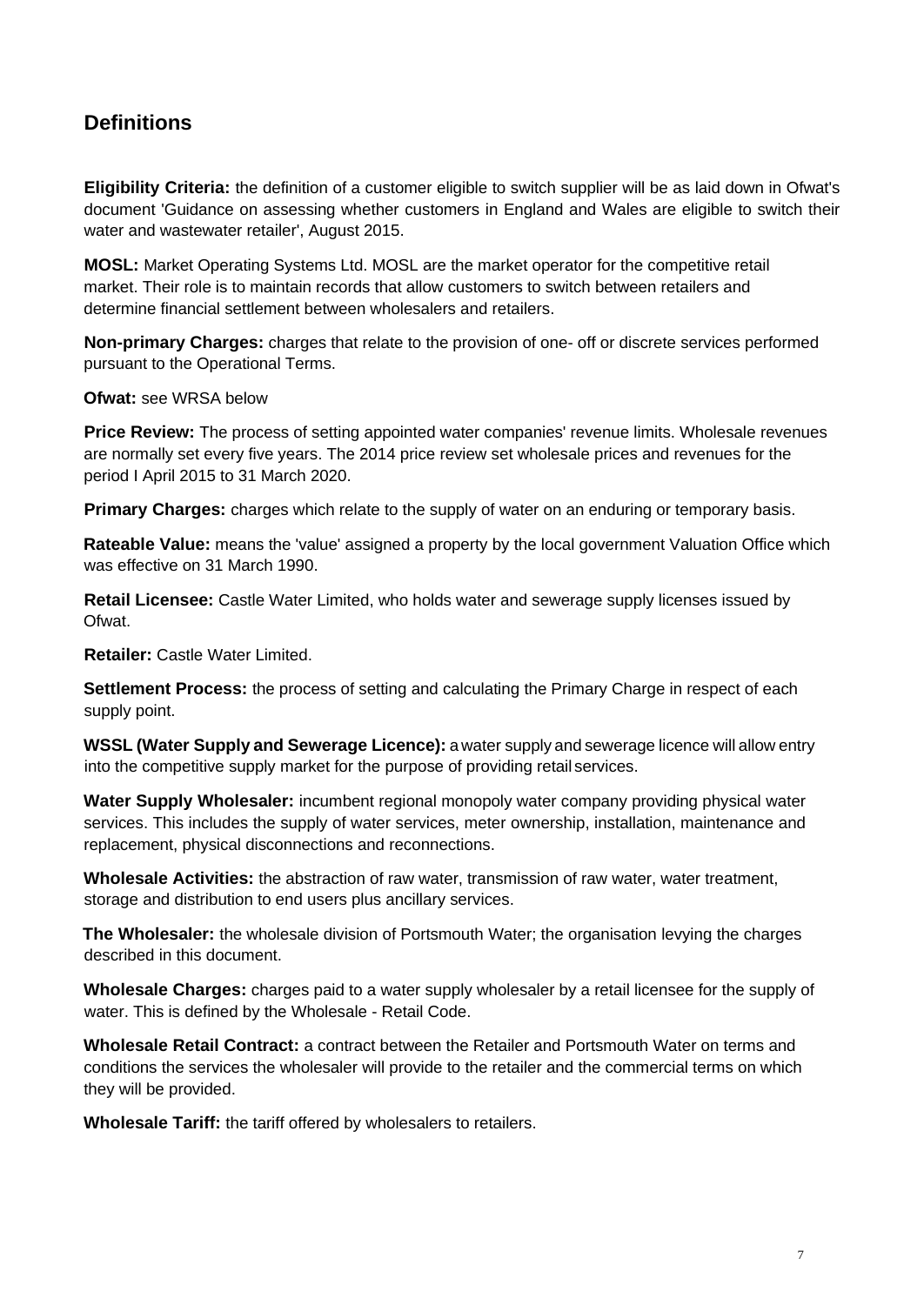**Wholesale Taritf Structure:** the structure and thresholds of wholesale tariffs offered by a wholesaler to retailers.

**WRSA:** Water Services Regulation Authority (Ofwat). The economic regulator of the water and sewerage industry in England and Wales.

#### **Charging policies**

#### **Basis for calculating Primary Wholesale Charges**

The underlying principle used for deriving the Primary Wholesale Tariffs is that the wholesale tariff for each customer segment should be reflective of the average cost of providing wholesale water.

For the purposes of tariff setting wholesale activities are defined to cover the activities and overheads associated with: water resources and abstraction of water, raw water distribution, water treatment, treated water distribution and scientific services.

Development of the tariffs followed two key steps:

- Identification of the wholesale cost base, separated by functional activity;
- Allocation of those wholesale costs to distinct customer classes/ segments.

To identify the unit cost to serve for each customer segment, cost allocation rules were developed applying variants of the relative output method, which is considered best practice within Fully Distributed Cost (FDC) methodologies.

#### **Basis for calculating Non-primary Wholesale Charges**

Services which the wholesaler may charge for are determined in the Wholesale - Retail Code. Charges are established in relation to the average cost of supplying the service.

The activities are listed in our section Open Water Activities and the charges are shown in the tariff section of this document.

Where Non-primary charges reflect the cost of labour, an hourly rate is quoted. Charges will be based on the actual time spent doing the requested work.

#### **Value Added Tax**

All charges contained in this Charges Scheme are exclusive of Value Added Tax (VAT).

VAT is payable for customers falling within Standard Industrial Classifications (SIC) codes "1-5. The Retailer will inform Portsmouth Water of their Standard Industrial Classification.

All charges for ancillary services the Wholesaler provides will be subject to VAT at the appropriate rate.

#### **Measured charges**

Where the occupier of a non-household property at which a meter has been installed is liable to pay water charges, measured charges will apply unless there is an agreement between Portsmouth Water and the Retailer of that property to pay a different tariff.

#### **Unmeasured charges**

Where the occupier of a property is liable to pay water and a meter has not been installed at the property, unmeasured charges, set out in this charges scheme will apply.

Unmeasured charges will continue to apply until such time as either: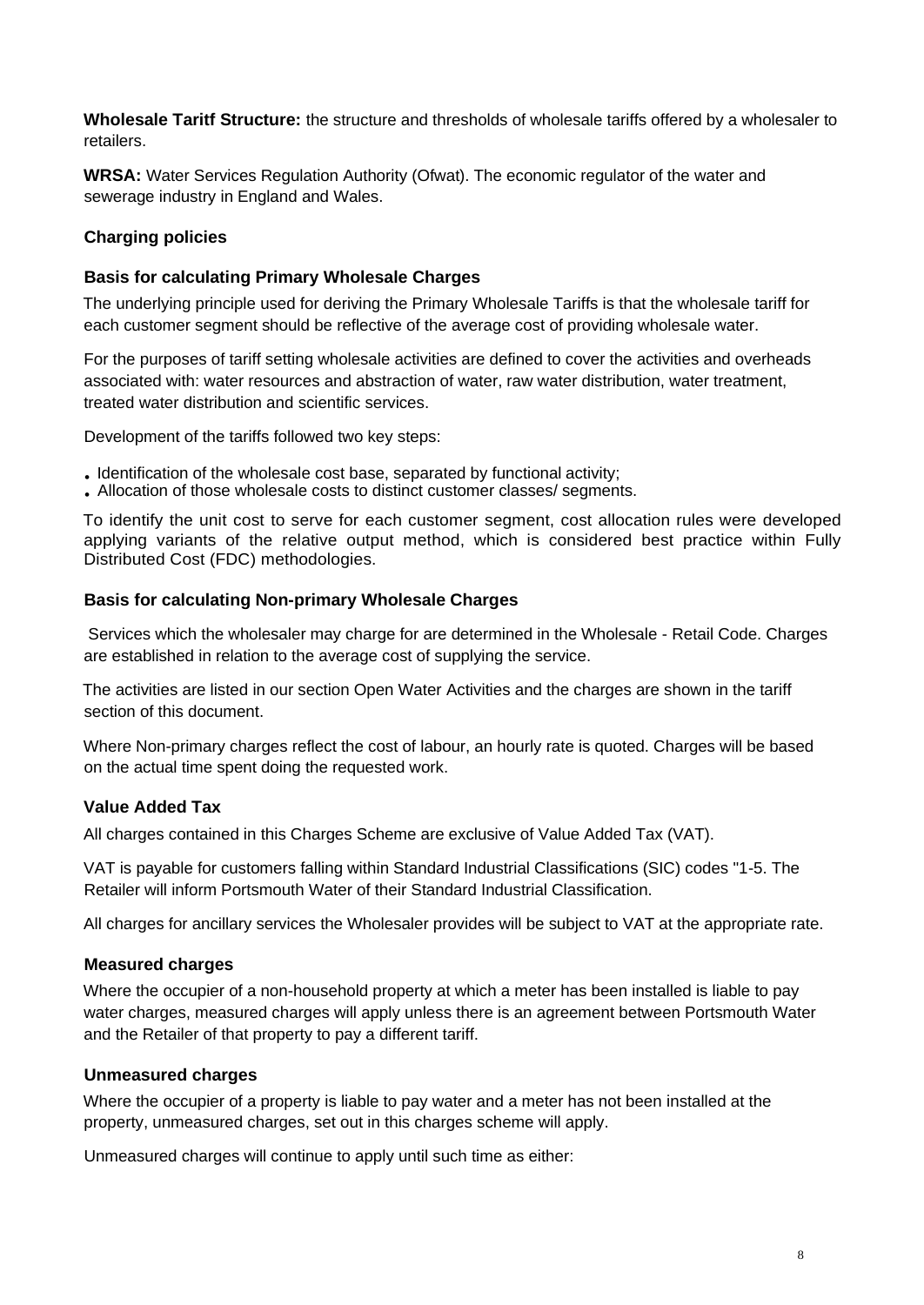a) The occupier of the non-household property chooses to have a meter installed. Unmeasured charges will continue to apply and be payable up to the date the meter is installed;or

b) Portsmouth Water determines that water is being used, or is to be used, for one or more of the nondomestic purposes which would entitle Portsmouth Water to require the water supply to be metered under Regulations made by the Secretary of State for the Environment.

Again unmeasured charges will continue to apply and be payable up to the date the meter is installed.

#### **Unoccupied properties**

Where a Retailer identifies a site that believes is unoccupied but is currently being charged, or is occupied but currently not charged they should advise Portsmouth Water through market transactions.

#### **Leakage**

The non-household customer is liable for the cost of all water registered on the meter. No allowance is made in respect of leakage from customers' pipework except for mixed use premises.

Non-household customers must discuss this issue with their Retailer, who will progress with Portsmouth Water as appropriate.

#### **Water meter installation**

Customers receiving an unmeasured water supply may wish to be charged for water supplied to their premises by meter. If their premises are served by a separate service pipe and the plumbing installations comply with Water Regulations, they may elect to have a meter installed, subject to the completion of certain formalities.

Where a shared supply exists Portsmouth Water can quote to enable a separate supply and meter be fitted.

The meter will be positioned in Portsmouth Water's preferred location at the property boundary, although consideration may be given to alternative locations provided that provision is made for unrestricted access to read the meter.

A meter, where installed, remains the property of Portsmouth Water.

For a non-household premise, the Retailer must pay the cost of installation of the meter and once the water charges have become measured charges, they will remain so irrespective of any change of use of the premises or of the purpose for which the water is used. Installation will be carried out in accordance with the Open Water SLA.

#### **Firefighting**

No water charges are levied for water used for firefighting, fire training or firefighting systems such as sprinklers, including the replenishment of storage tanks, hydrants and testing. Portsmouth Water will usually install a separate connection to the water mains for these systems.

Charges for the provision and maintenance of fire hydrants is set out in Portsmouth Water's Nonprimary Charges.

#### **Guaranteed standards**

Castle Water operates the Guaranteed Standards as published by Ofwat.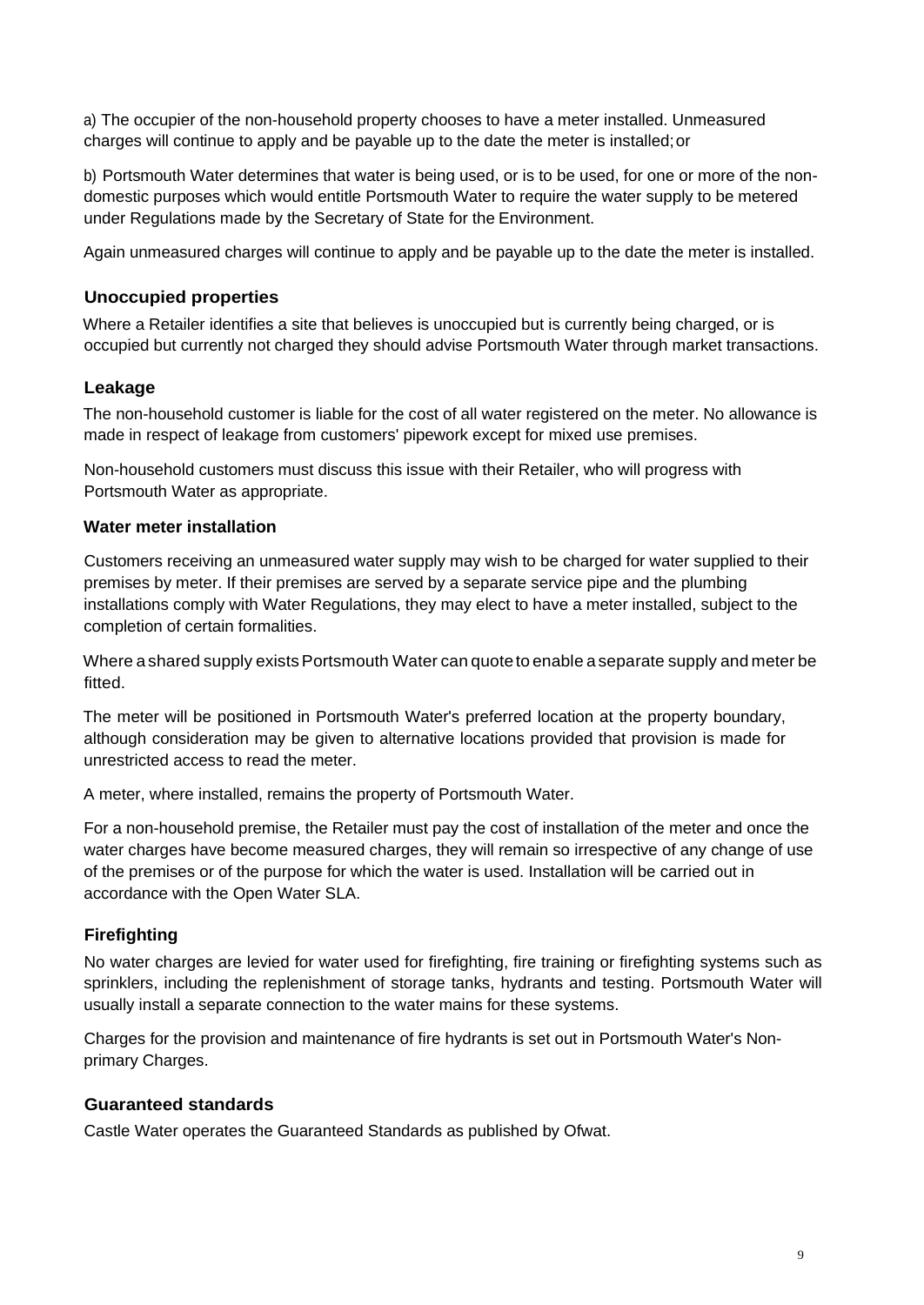#### **Replacement of lead service pipes**

It is not Portsmouth Water's policy to make a contribution towards lead service pipe replacement for non-household properties.

#### **Damage to apparatus**

Damage is charged back to the third party on a fully rechargeable basis.

#### **Water (fittings) regulations inspections**

Periodic industrial inspections are carried out free of charge.

#### **Site inspections**

Planned regulation compliance inspections are free of charge.

#### **Standpipes**

Portsmouth Water will provide standposts / standpipes as set out in Portsmouth Water Non-primary Charges.

#### **Third party logging of meters**

In principal Portsmouth Water has no objection to third party logging of its revenue meters as long as the installation is undertaken by Portsmouth Water where the meter seals and index are to be removed.

Portsmouth Water requires the completion of an application form which is available on Portsmouth Water web portal.

#### **Accredited Entities**

Portsmouth Water will allow Accredited Entities (AE) to undertake work in accordance with the Wholesale - Retail Code Part 3 Operational Terms.

Accredited Entities will have undertaken an assessment of competence and been awarded an accreditation certificate from a Water Industry Regulated Provider.

Confirmation to the requesting licenced Retailer of approval to proceed to carry out the specified work will be provided within the SLA of each of the processes within the Wholesale - Retail Code.

## **Charges for other activities**

Portsmouth Water may charge for the activities, on the basis set out in the Wholesale Scheme of Charges. Castle Water may charge a reasonable administration cost in relation to any services procured from Portsmouth Water, which will be payable by the customer to Castle Water in advance. Services include:

- Meter installation
- **Meter Accuracy**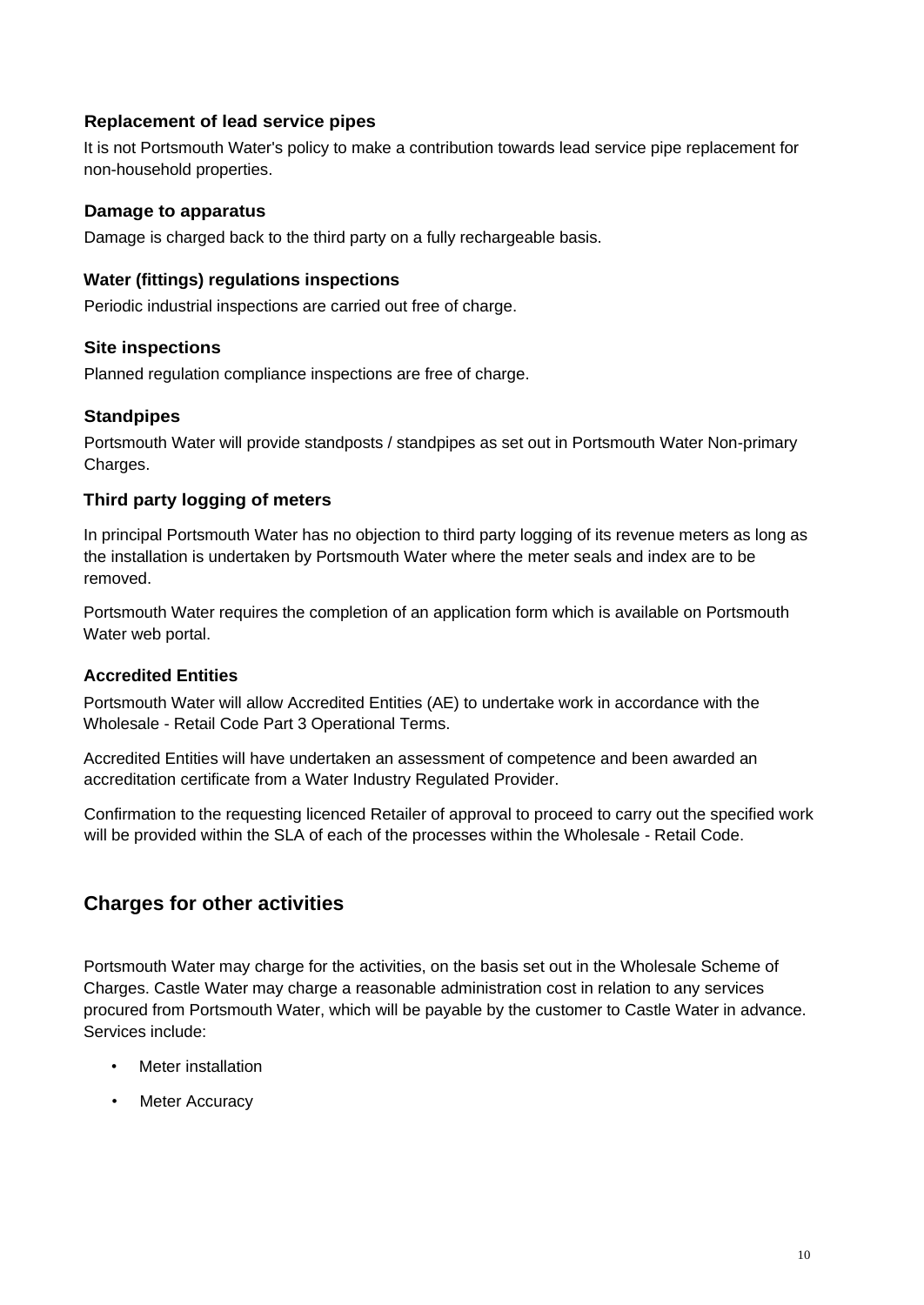- Repair or replacement of faultymeter
- Retailer request to change size, model or location of meter
- Retailer request for Wholesaler to carry out Meter Read for a Non-Market Meter pending Transfer or allocation of a Supply Point
- Verification of meter details or meter supply arrangements
- Disconnection requested by the Retailer and performed by the Wholesaler in relation to Non- Household Customer non-payment
- Disconnection performed by the Wholesaler for illegal use
- Disconnection performed by the Wholesaler for breach of Water Fittings Regulations
- Disconnection requested by the Non-Household Customer and performed by theWholesaler
- Gaining entry to an Eligible Premises for the purposes of Disconnection using the Wholesaler's powers of entry at Retailer request
- Reconnection requested by the Retailer and performed by the Wholesaler
- Reconnection performed by the Wholesaler following rectification of a breach of Water Fittings Regulations
- Reconnection performed by the Wholesaler following a Disconnection requested by the Non- Household Customer